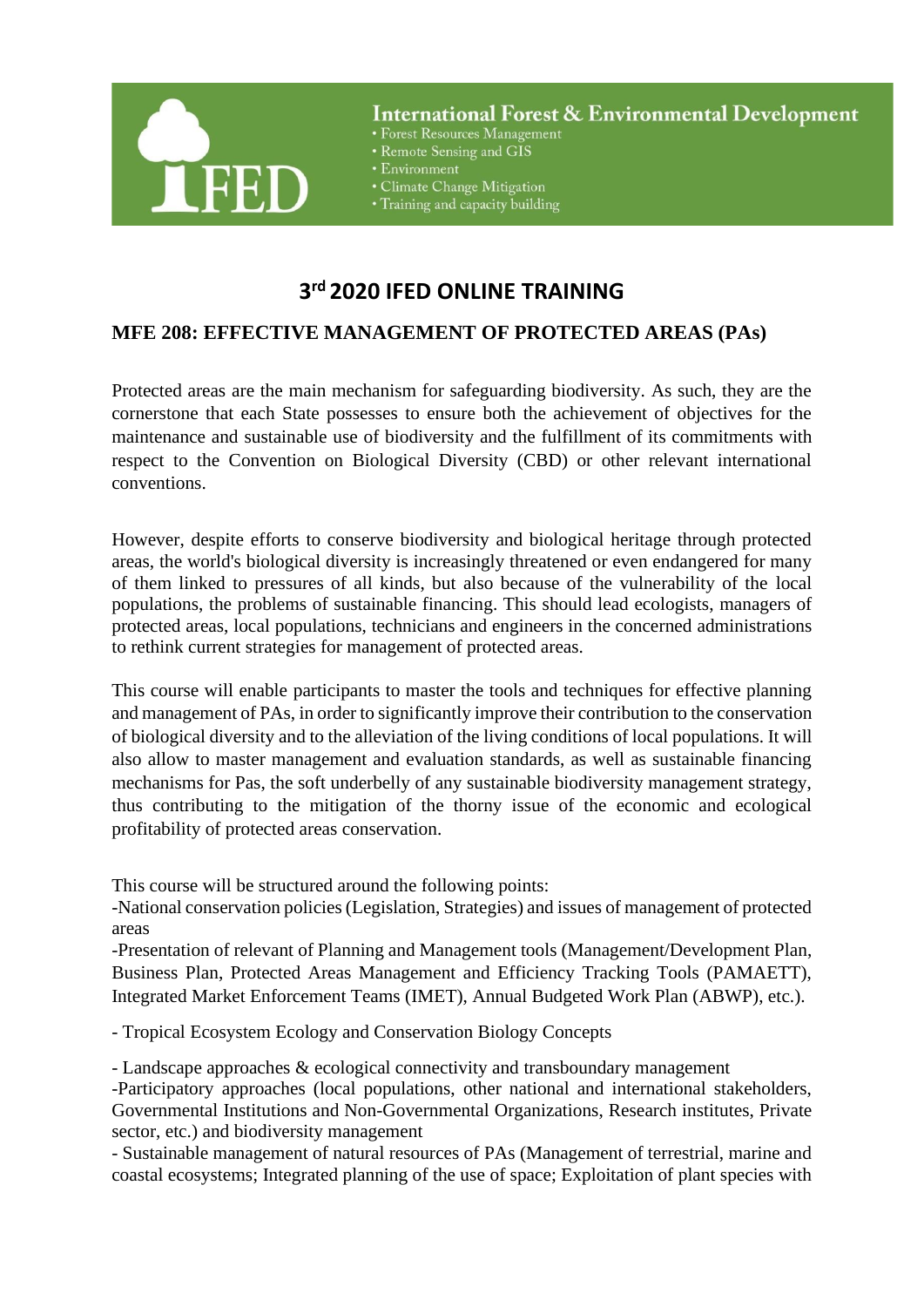high economic potential; Sustainable exploitation of Non-Wood Forest Products of plant species, Design, implementation and monitoring of development projects alternative to the overexploitation of natural resources; Partnership negotiation and good governance)

- Wildlife valorization in and around the PAs (Ecotourism, Sport hunting, Village hunting, Men and Wildlife Conflicts)

- Prevention of zoonoses and "One Health" Approach

- Ecological monitoring, wildlife inventory techniques and GIS concepts (Software and Tools: Distance sampling, Elephant Trade Information System (ETIS), Monitoring Illegal Killing of Endangered Species (MIKES), Monitoring system for the Bushmeat sector in Africa Central (SYVBAC), navigation tools: maps, compass, GPS, etc.)

- Field trips and data processing

-Environmental law and sustainable development in Africa (International conventions, Action plans, Programs ...)

-Environmental economics

- Information and Environmental Education,
- Fundraising, sustainable financial mechanisms and lobbying

- Planning and management of human resources

This training, organized by IFED in partnership with Queen's University (Ontario, Canada), will be facilitated by trainers and high-level professionals with proven (many years) experience in the field of training and management of protected areas. The experiences of some countries in the management of protected areas will allow participants to gain a good understanding of current practices in other countries and to explore new perspectives for the management of the sites for which they are responsible.

We invite you to consult the poster below which summarizes the articulations of this training which will take place online from 02 to 06 November 2020.

A training certificate will be issued to participants. Course notes and possibly videos will be made available to those who, for various pertinent reasons, will not be able to participate in certain sessions.

We therefore invite you to use the link below to register.

<http://ifed-inc.ca/2020/02/09/mfe-208-integrated-wildlife-management/>

For further notice, write to: [regis20.ifed@gmail.com](mailto:regis20.ifed@gmail.com)